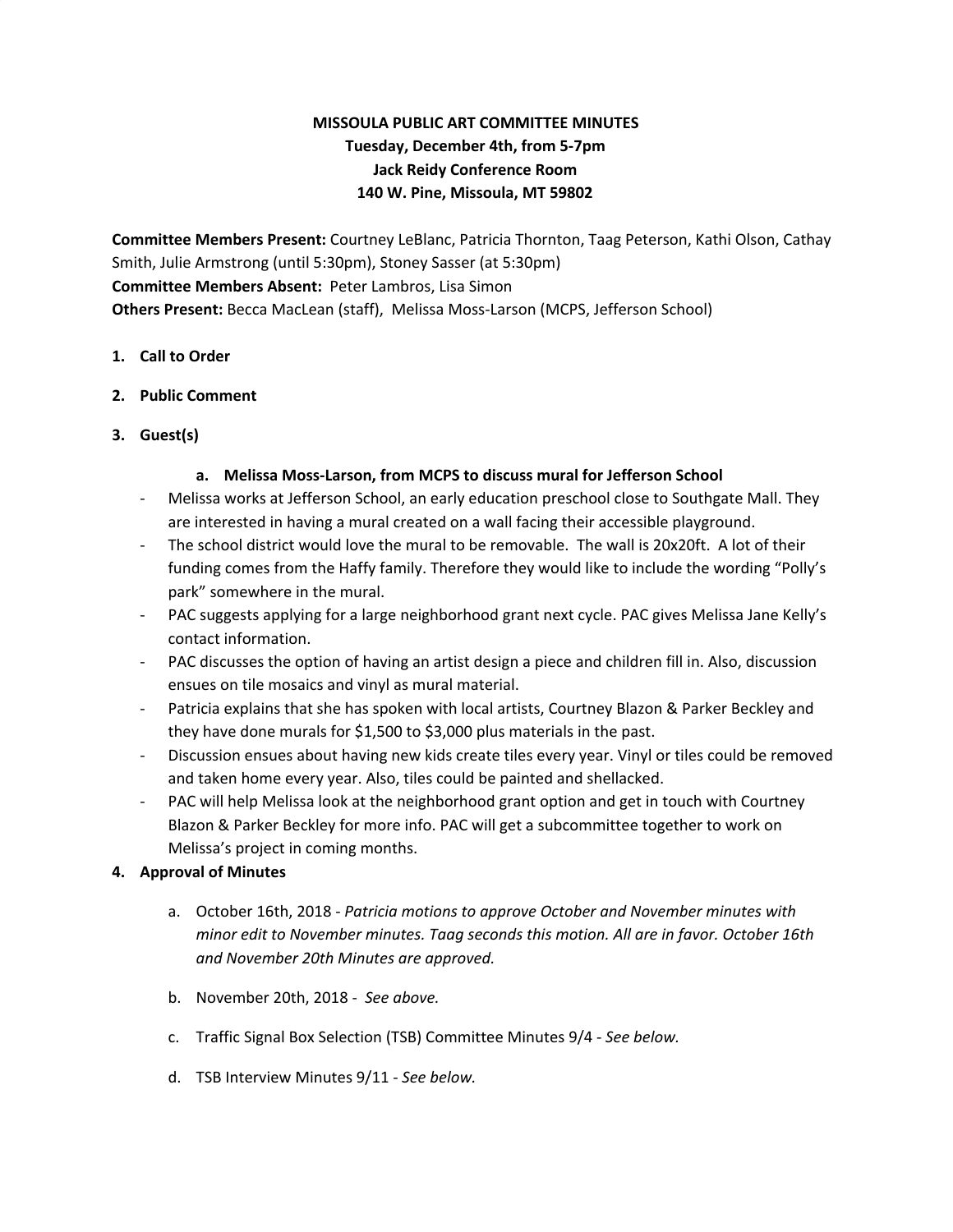- e. TSB Artist Informational Meeting 9/25 *See below.*
- f. Montana Rail Link Selection Committee Minutes 10/2 *See below.*
- g. Montana Rail Link Interview Minutes 11/13 *See below.*
- h. Montana Rail Link Discussion & Decision Minutes 11/19 *See below.*

*Kathi motions to approve all MRL subcommittee and TSB subcommittee minutes as presented. Patricia seconds this motion. All are in favor. TSB 9/4, 9/11, 9/25 & MRL 10/2, 11/13, 11/19 Minutes are approved.*

# **5. Montana Rail Link Percent for Art Project [Approval of Art Piece & Artist Contract] - Taag**

- a. Taag updates PAC on Montana Rail Link project. He explains that we are still working on selecting the piece and what the budget will come down to. We have a subcommittee meeting scheduled for Thursday at 2pm, Arts Missoula office.
- b. We may have to get an ad-hoc quorum together to approve the piece and contract in the near future.
- c. Contract will be sent to Jim Nugent to finish.
- d. \$25,000 amount will not change from the City. That will be the final amount we will receive. Parks & Rec has offered to contribute \$1,000 of in-kind of money donations. This amount will not get us the same piece 25% larger as we had hoped which is why we are meeting again to discuss.
- e. Patricia brings up the point that we don't necessarily have to select a piece.
- f. Becca ask the city to see if the percent for art amount grows if they spend more money on the park?
- g. Taag will be in touch with Matt Babcock about his piece and process.
- h. Stoney brings up questions about the value of enlarging the piece for the amount of money it would take to do so.
- i. Discussion ensues on subcommittees and decision making on the final piece. Our three options are: seeking the additional money to make the piece larger, go back and see if we want to accept it as submitted at \$25,000, or go back to the drawing board to select a new model.
- j. Patricia feels if we have to go back to original size of piece, it's a scratch because that's not what was voted on initially. Taag felt given the amount of money we have we had reasonable value within our finalist submissions.
- k. Annette from MRA has said that she would prefer to install the piece by the Parks intended May opening. Taag suggests inviting subcommittee and all PAC to meeting on Thursday.

#### **6. UofM Pilot Program Fall 2018 [Selection of Submissions & Install/Uninstall Date] - Becca**

a. Becca - tell current artists that the PAC will be removing work and taking it to School of Art and PAC will not be liable for damage of piece during transportation.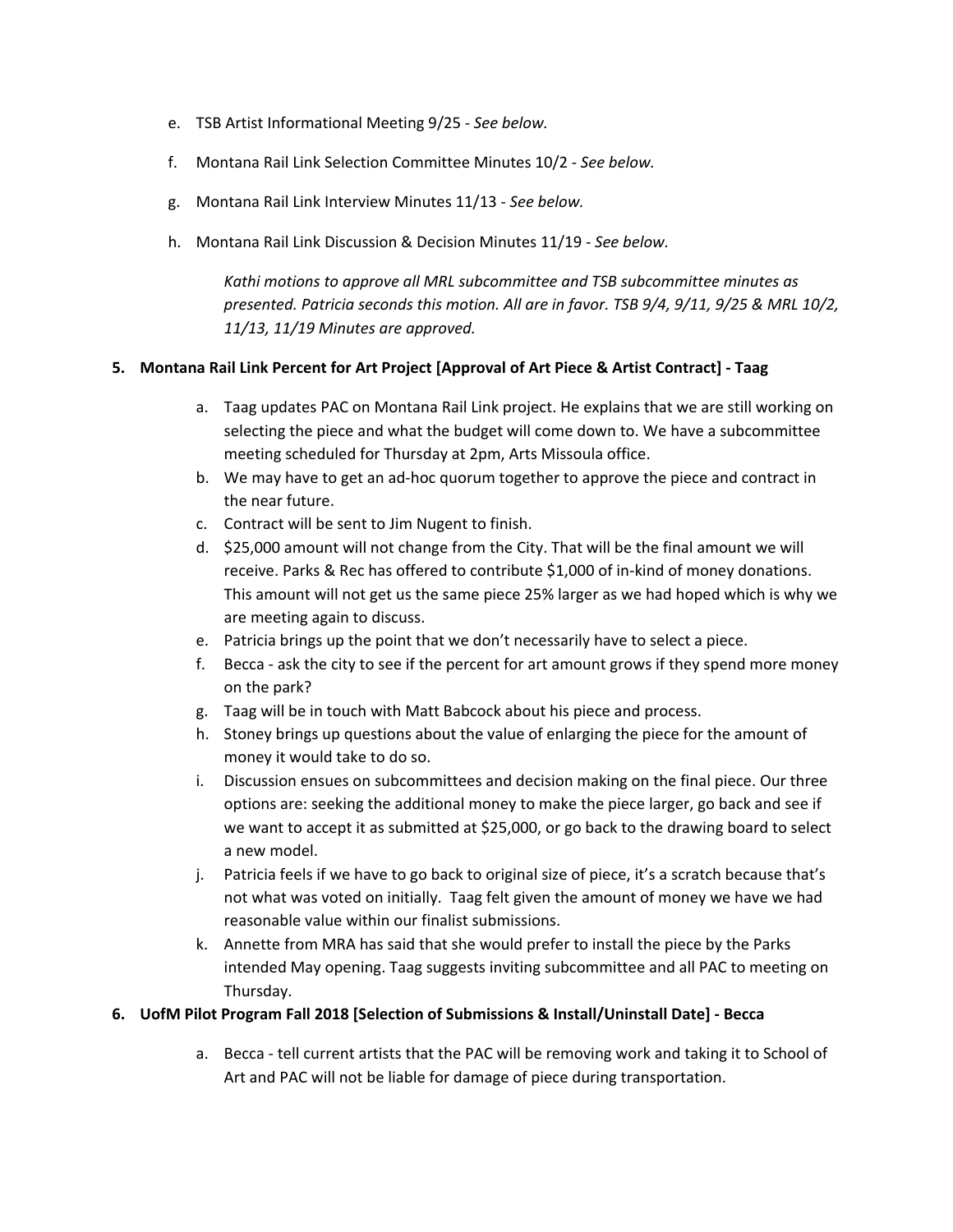- b. Courtney will go to School of Art Office tomorrow to chat with Kevin. Taag will talk to Chris West and Matt Lawson at City Hall.
- c. Becca reviews 19 student submissions with PAC. PAC reviews and voting commences. A total of 15/19 student artists are chosen with 20 art pieces in total selected to hang.
- d. Becca will be in touch with artists, Kevin Bell & PAC about install details, etc.

# **7. Van Buren Soil Wall, Mural - Becca**

Tabled to January

#### **8. Kickstarter Fundraising Effort [Social Media Campaign] - Courtney**

Tabled to January

# **9. Traffic Signal Box Update - Kathi**

Tabled to January

#### **10. Lighting for Perseverance & Passage Update- Taag**

Tabled to January

# **11. New Parks, Percent for Art Projects - Courtney**

Tabled to January

#### **12. Becca Updates [Yearly Goals Meeting Reminder/Agenda/Items to bring]**

Tabled to January

#### **13. No Announcements, News, or Upcoming Events**

#### **14. No Comments**

**15. Adjournment 7:12pm**

**The City makes reasonable accommodations for any known disability that may interfere with a person's ability to participate in this meeting. People needing assistance should provide advanced notice to allow adequate time to make needed arrangements. Please call Heidi Bakula at (406) 552-6003 or write her at Mayor's office, 435 Ryman, Missoula, MT 59802 to make the request known.**

# **STRATEGIC PLANNING GOALS 2017-2019**

**Mission: The Public Art Committee affirms the city's role as an advocate to public art, fosters and enriches the aesthetic of the City of Missoula, values and promotes the contributions of artists to the community and furthers the objectives of Missoula City Ordinance 3221.**